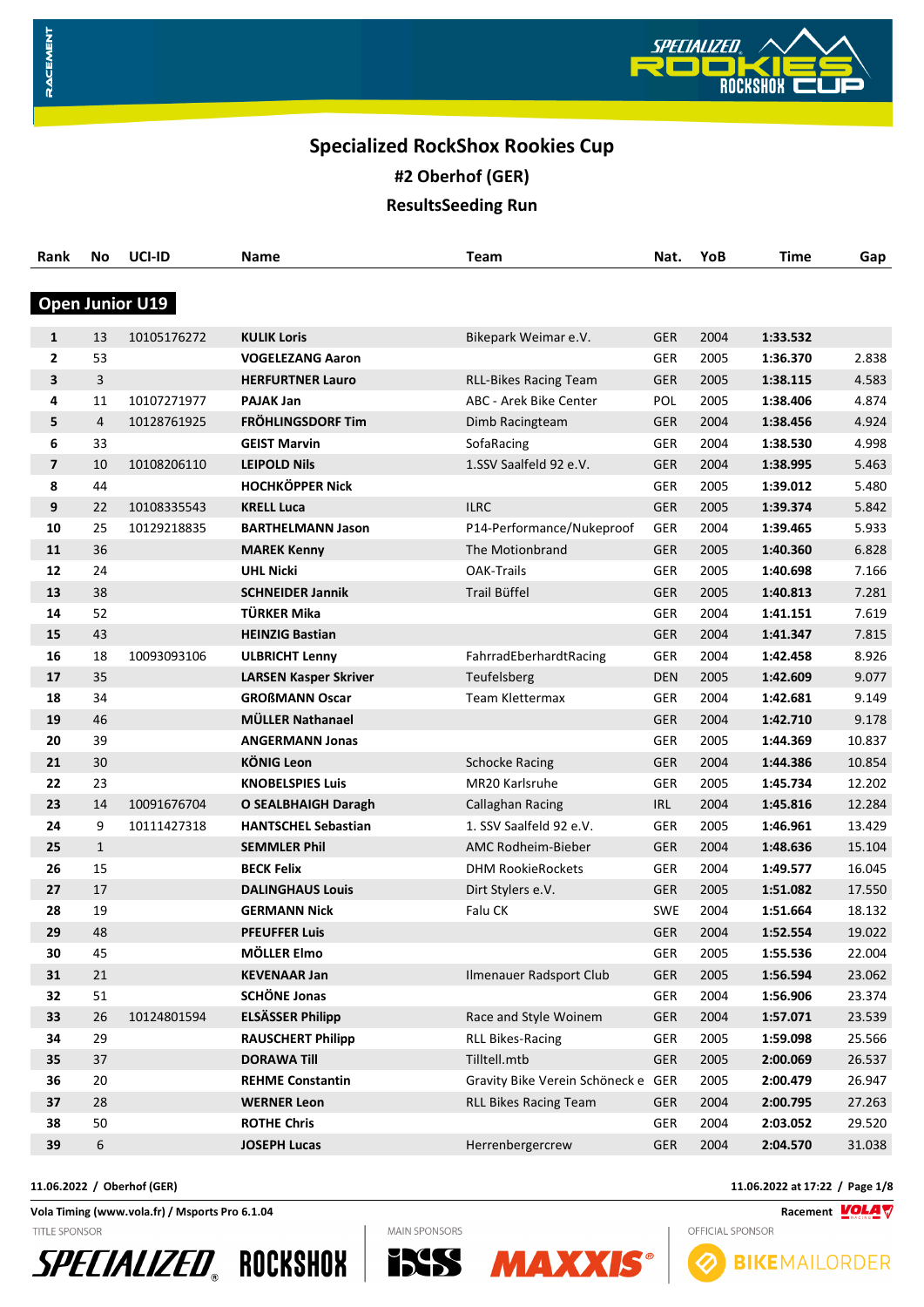

| <b>Rank</b>          | No. | UCI-ID      | <b>Name</b>               | <b>Team</b>          | Nat.       | YoB  | <b>Time</b> | Gap      |
|----------------------|-----|-------------|---------------------------|----------------------|------------|------|-------------|----------|
|                      |     |             |                           |                      |            |      |             |          |
| 40                   | 40  |             | <b>BECKER Niklas Tino</b> |                      | <b>GER</b> | 2005 | 2:05.720    | 32.188   |
| 41                   | 41  |             | <b>FECHNER Loris</b>      |                      | <b>GER</b> | 2004 | 2:15.815    | 42.283   |
| 42                   | 47  |             | <b>MÜNK Moritz</b>        |                      | <b>GER</b> | 2004 | 2:16.285    | 42.753   |
| 43                   | 8   |             | <b>RITTER Nico</b>        |                      | <b>GER</b> | 2004 | 2:18.073    | 44.541   |
| 44                   | 31  |             | <b>HUMEIDA Malik</b>      | SH.racing            | <b>GER</b> | 2005 | 2:19.558    | 46.026   |
| 45                   | 7   |             | <b>DUWE Nick</b>          | MR20 Karlsruhe       | <b>GER</b> | 2004 | 3:57.842    | 2:24.310 |
| 46                   | 42  |             | <b>HEINZEN Ben</b>        |                      | <b>GER</b> | 2005 | 9:18.788    | 7:45.256 |
|                      |     |             |                           |                      |            |      |             |          |
| DNF - Did not finish |     |             |                           |                      |            |      |             |          |
|                      | 27  | 10116723215 | <b>KROHN Max</b>          | Radlager Racing Team | <b>GER</b> | 2005 |             |          |
|                      | 32  | 10130356563 | <b>SCHUMANN Janosch</b>   | Shred Erz            | <b>GER</b> | 2005 |             |          |

# **Pro U17 male**

| $\mathbf{1}$        | 67 | 10120646358 | <b>MÜLLER Janne Luis</b> | MR20 Karlsruhe               | <b>GER</b> | 2006 | 1:36.572 |        |
|---------------------|----|-------------|--------------------------|------------------------------|------------|------|----------|--------|
| 2                   | 72 | 10116688556 | <b>HASSFELD Elias</b>    | Schwobaracing Sc Korb        | <b>GER</b> | 2006 | 1:38.848 | 2.276  |
| 3                   | 60 | 10107272280 | SLIWKA Mikolaj           | ABC Bike Camp                | <b>POL</b> | 2006 | 1:39.002 | 2.430  |
| 4                   | 73 | 10118889345 | <b>APRO Botond</b>       |                              | <b>HUN</b> | 2006 | 1:41.732 | 5.160  |
| 5                   | 66 | 10130360102 | <b>FELTEN Gregor</b>     | MR20 Karlsruhe               | <b>GER</b> | 2007 | 1:42.548 | 5.976  |
| 6                   | 74 | 10114806049 | <b>BORN Tim</b>          |                              | <b>GER</b> | 2006 | 1:42.799 | 6.227  |
| $\overline{7}$      | 61 | 10127399780 | <b>SCHUMACHER Johann</b> | Bike Components / Santa Cruz | <b>GER</b> | 2007 | 1:43.759 | 7.187  |
| 8                   | 70 | 10116686940 | <b>LEIBOLD Julian</b>    | Radlager Racing Team         | <b>GER</b> | 2006 | 1:45.619 | 9.047  |
| 9                   | 62 | 10114802716 | <b>FREIHOLZ Maddox</b>   | HMC-Singen e.V.              | <b>SUI</b> | 2007 | 1:46.759 | 10.187 |
| 10                  | 57 |             | <b>WEIDELENER David</b>  |                              | <b>GER</b> | 2007 | 1:48.757 | 12.185 |
| 11                  | 69 | 10074166786 | <b>DONINGER Jonas</b>    | Radlager Racing Team         | <b>GER</b> | 2006 | 1:49.381 | 12.809 |
| 12                  | 63 | 10043808921 | <b>RÖDIGER Marlon</b>    | <b>HTB Radsport Essen</b>    | <b>GER</b> | 2006 | 1:50.613 | 14.041 |
| 13                  | 71 | 10044374046 | <b>THORNAGEL Levin</b>   | RV Union 1886 Nürnberg       | <b>GER</b> | 2006 | 1:51.789 | 15.217 |
| 14                  | 59 | 10129170840 | <b>BÖHM Felix</b>        | <b>Flying Donuts Racing</b>  | <b>GER</b> | 2006 | 1:54.384 | 17.812 |
| 15                  | 58 | 10127403016 | <b>MORGENROTH Paul</b>   | <b>ILRC</b>                  | <b>GER</b> | 2007 | 1:55.044 | 18.472 |
| 16                  | 64 | 10118558535 | <b>HIRST Darian</b>      | <b>ILRC</b>                  | <b>GER</b> | 2006 | 2:02.062 | 25.490 |
| DNS - Did not start |    |             |                          |                              |            |      |          |        |

 **Youth U17** 

| 98  | <b>RINDSCHWENTNER Finjas</b> | CUBE Store Eisenach By Bike Se GER 2006 |      | 1:38.499 |       |
|-----|------------------------------|-----------------------------------------|------|----------|-------|
| 135 | <b>KRUSE Luis</b>            | GER                                     | 2006 | 1:39.706 | 1.207 |
| 137 | LEIKEIM Max                  | GER                                     | 2006 | 1:40.643 | 2.144 |

**INS MAXXIS** 

**MAIN SPONSORS** 

10051794445 **ELSNER Nick** NOElsE freeride GER 2006

**Vola Timing (www.vola.fr) / Msports Pro 6.1.04 Racement VOLAT** TITLE SPONSOR



**11.06.2022 / Oberhof (GER) 11.06.2022 at 17:22 / Page 2/8**

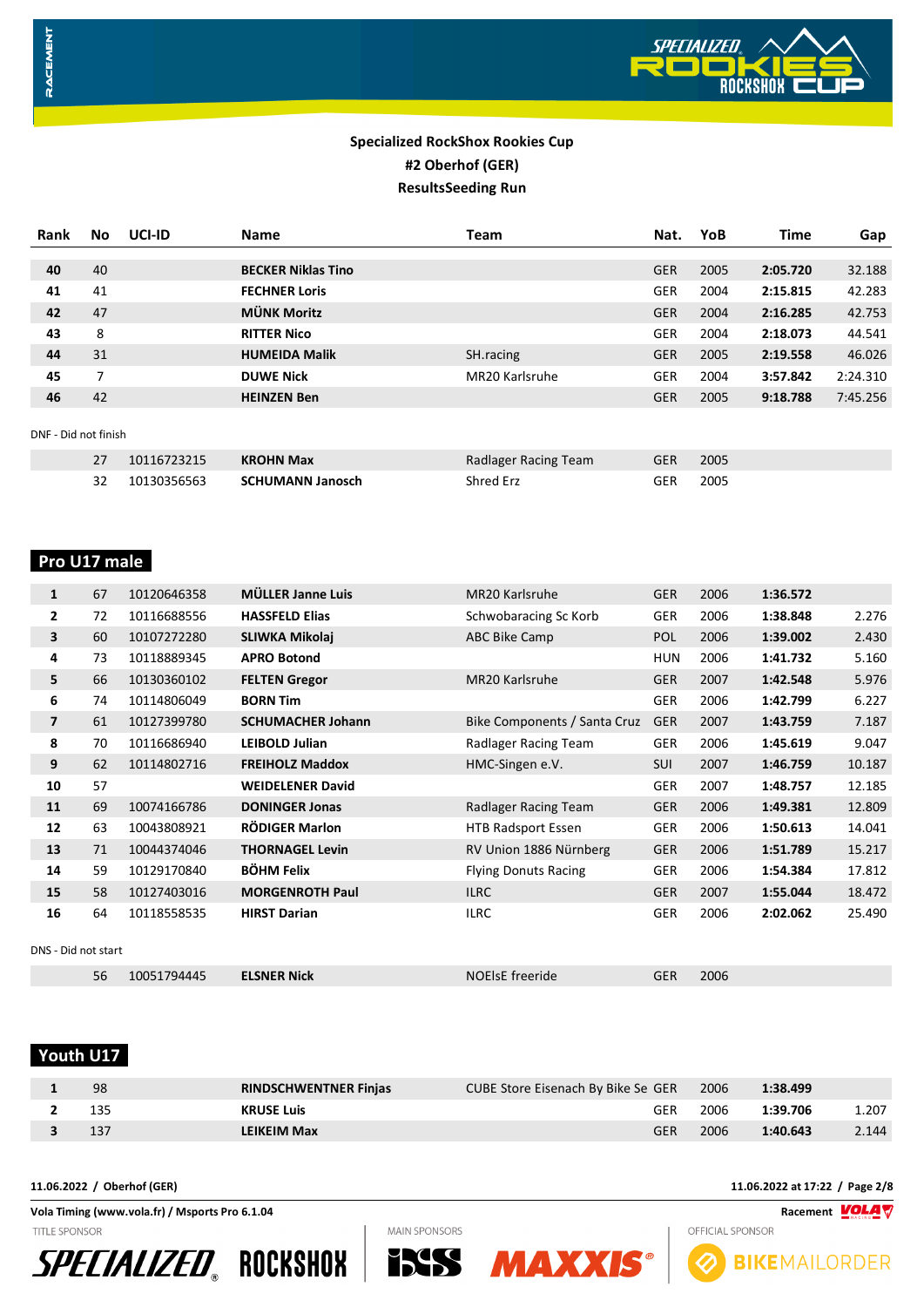

| Rank           | No  | UCI-ID      | Name                          | <b>Team</b>                  | Nat.       | YoB  | Time     | Gap    |
|----------------|-----|-------------|-------------------------------|------------------------------|------------|------|----------|--------|
| 4              | 113 |             | <b>RISMONDO Elias</b>         | Team gesucht                 | <b>GER</b> | 2006 | 1:40.810 | 2.311  |
| 5              | 108 |             | <b>SCHEMMEL Bastian</b>       | RLL Bikes Racing Team        | <b>GER</b> | 2006 | 1:40.945 | 2.446  |
| 6              | 99  |             | <b>WALL Lenny</b>             | <b>Fahrrad Eberhardt</b>     | <b>GER</b> | 2006 | 1:41.152 | 2.653  |
| $\overline{7}$ | 77  |             | <b>MESCHEDE Lennox</b>        |                              | <b>GER</b> | 2006 | 1:41.654 | 3.155  |
| 8              | 82  |             | <b>SOMSEN Quinten</b>         |                              | <b>NED</b> | 2006 | 1:41.903 | 3.404  |
| 9              | 141 |             | <b>PHILLER Ansgar</b>         |                              | <b>GER</b> | 2006 | 1:42.060 | 3.561  |
| 10             | 84  |             | <b>JANSEN Travis</b>          |                              | <b>NED</b> | 2006 | 1:42.138 | 3.639  |
| 11             | 150 |             | <b>WITT Gabriel</b>           |                              | <b>GER</b> | 2006 | 1:42.279 | 3.780  |
| 12             | 152 |             | <b>SENGER Dario</b>           | <b>SUPER DARIO KART</b>      | <b>GER</b> | 2007 | 1:42.622 | 4.123  |
| 13             | 111 |             | <b>MAY Arved</b>              | SC Korb e.V.                 | <b>GER</b> | 2007 | 1:42.689 | 4.190  |
| 14             | 139 |             | <b>PANTKE Timo</b>            |                              | <b>GER</b> | 2007 | 1:42.719 | 4.220  |
| 15             | 95  |             | <b>DORN Sören</b>             | Becherküche Racing           | <b>GER</b> | 2007 | 1:43.326 | 4.827  |
| 16             | 79  |             | <b>KURZ Jannik</b>            |                              | <b>GER</b> | 2006 | 1:43.660 | 5.161  |
| 17             | 112 |             | <b>RODLER Paul</b>            | Ski&Bike Deggendorf          | <b>GER</b> | 2007 | 1:44.265 | 5.766  |
| 18             | 76  |             | <b>LEHM Nevio</b>             | Lehm Bikes                   | <b>GER</b> | 2006 | 1:44.268 | 5.769  |
| 19             | 104 |             | <b>HILGERS Finn</b>           | Pia Isabella - MTB Coaching  | <b>GER</b> | 2006 | 1:44.581 | 6.082  |
| 20             | 100 |             | <b>ACHTELSTETTER Justin</b>   | <b>Fahrrad Vietsch</b>       | <b>GER</b> | 2007 | 1:44.626 | 6.127  |
| 21             | 106 |             | <b>SANDER Ole</b>             | Radsport Erdmann-Racing      | <b>GER</b> | 2007 | 1:44.945 | 6.446  |
| 22             | 78  |             | <b>DÖLKER Matteo</b>          |                              | <b>GER</b> | 2006 | 1:45.007 | 6.508  |
| 23             | 80  |             | <b>LEINING Finn</b>           | Jonito Junior Team           | GER        | 2007 | 1:45.164 | 6.665  |
| 24             | 124 |             | <b>EISENTRÄGER Maximilian</b> |                              | <b>GER</b> | 2007 | 1:45.725 | 7.226  |
| 25             | 105 |             | GÜRSCH Julian                 | Rad-Club 93 Winnenden e.V.   | <b>GER</b> | 2007 | 1:45.833 | 7.334  |
| 26             | 81  |             | <b>HIPPE Carlos</b>           | auf der Suche                | <b>GER</b> | 2007 | 1:46.192 | 7.693  |
| 27             | 149 |             | <b>WARTTMANN Luca</b>         |                              | GER        | 2006 | 1:46.206 | 7.707  |
| 28             | 88  |             | <b>HOCHSTEINER Nico</b>       | Team Ässwischer              | <b>GER</b> | 2007 | 1:46.228 | 7.729  |
| 29             | 93  | 10118302190 | <b>KÄTSCHER Phil-Dominic</b>  | 1. SSV Saalfeld 92 e.V.      | <b>GER</b> | 2007 | 1:46.711 | 8.212  |
| 30             | 125 |             | <b>GLAUSER Maxi</b>           |                              | <b>GER</b> | 2007 | 1:46.789 | 8.290  |
| 31             | 103 |             | <b>DORN Niklas</b>            | MFN-Racing                   | GER        | 2006 | 1:48.383 | 9.884  |
| 32             | 129 |             | JÄPEL Jannes                  |                              | <b>GER</b> | 2007 | 1:50.111 | 11.612 |
| 33             | 114 |             | <b>ERDMANN Nick</b>           | <b>TFM Racing</b>            | GER        | 2006 | 1:50.530 | 12.031 |
| 34             | 94  |             | <b>NECKE Tim Nicklas</b>      | 1.SSV Saalfeld               | <b>GER</b> | 2007 | 1:50.639 | 12.140 |
| 35             | 142 |             | PÖTKE Janik                   |                              | GER        | 2007 | 1:50.781 | 12.282 |
| 36             | 143 |             | RÖSSNER Raphael               |                              | <b>GER</b> | 2007 | 1:51.011 | 12.512 |
| 37             | 115 |             | <b>HESSE Vincent</b>          | VinceRide                    | GER        | 2006 | 1:51.134 | 12.635 |
| 38             | 131 |             | <b>KAUFHOLD Emilio</b>        |                              | <b>GER</b> | 2007 | 1:51.611 | 13.112 |
| 39             | 140 |             | <b>PAPENBREER Anton</b>       |                              | GER        | 2006 | 1:51.851 | 13.352 |
| 40             | 120 |             | <b>CONRADTS Fritz</b>         |                              | GER        | 2006 | 1:52.201 | 13.702 |
| 41             | 145 |             | <b>SCHMIDT Henry</b>          |                              | <b>GER</b> | 2006 | 1:52.453 | 13.954 |
| 42             | 85  |             | <b>LEES Harvey</b>            |                              | <b>GER</b> | 2006 | 1:53.185 | 14.686 |
| 43             | 109 |             | MÜNCH Leon                    | <b>RLL Bikes-Racing Team</b> | <b>GER</b> | 2006 | 1:53.328 | 14.829 |
| 44             | 132 |             | <b>KOCH Simon</b>             |                              | <b>GER</b> | 2006 | 1:53.708 | 15.209 |
| 45             | 128 |             | <b>HOFMANN Leon</b>           |                              | GER        | 2006 | 1:53.797 | 15.298 |

**Vola Timing (www.vola.fr) / Msports Pro 6.1.04 Racement** TITLE SPONSOR









**ISSS MAXX** 

**11.06.2022 / Oberhof (GER) 11.06.2022 at 17:22 / Page 3/8**

# OFFICIAL SPONSOR **BIKEMAILORDER**

RACEMENT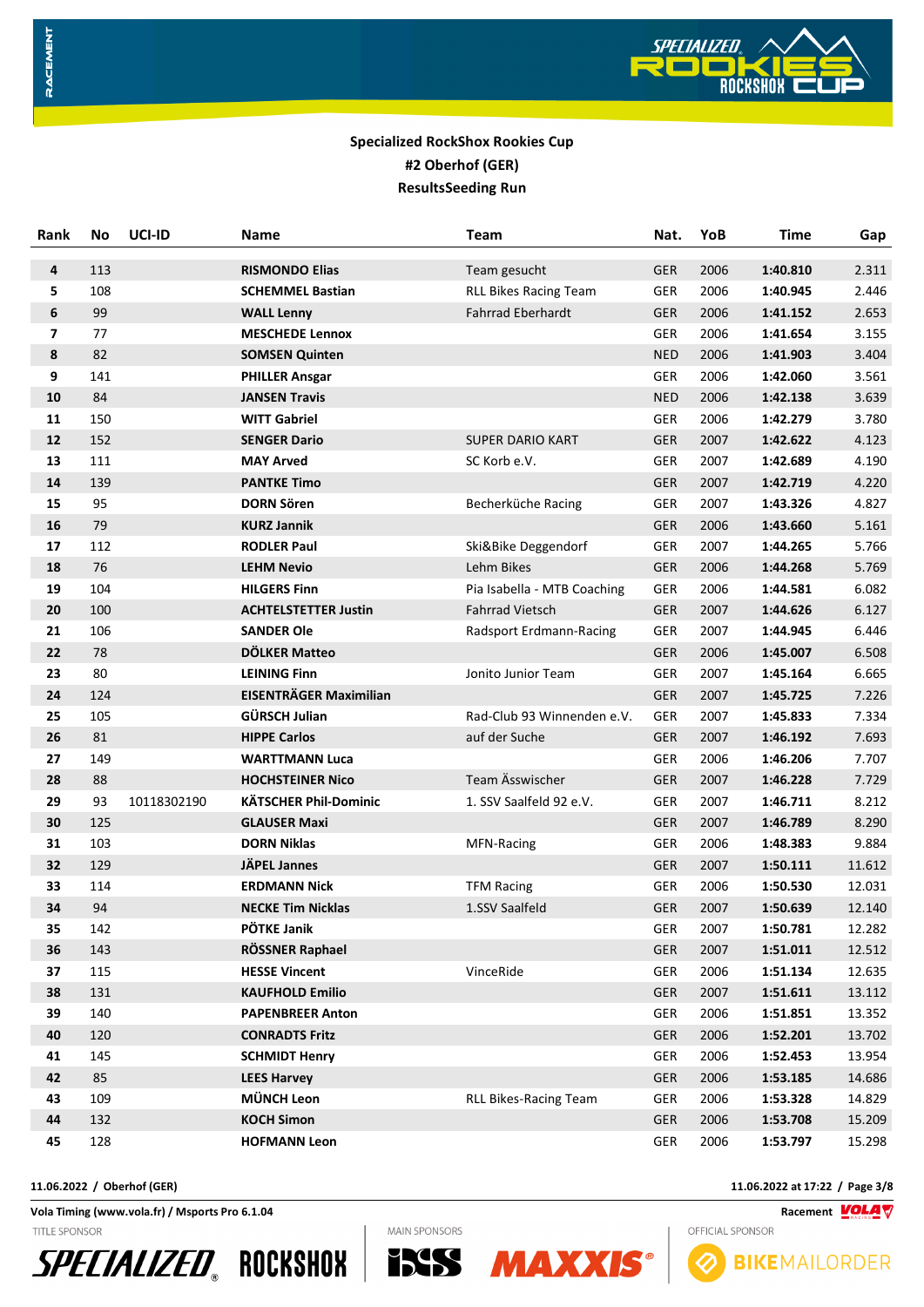

| Rank                 | No  | UCI-ID | Name                         | Team                           | Nat.       | YoB  | Time     | Gap      |
|----------------------|-----|--------|------------------------------|--------------------------------|------------|------|----------|----------|
| 46                   | 90  |        | <b>HEINEN Maximilian</b>     | MaxOil                         | <b>GER</b> | 2007 | 1:54.252 | 15.753   |
| 47                   | 119 |        | <b>BRADY Konstantin</b>      |                                | <b>GER</b> | 2007 | 1:54.295 | 15.796   |
| 48                   | 110 |        | <b>TREICHEL Carlos</b>       | <b>RTP Racing</b>              | <b>GER</b> | 2006 | 1:54.401 | 15.902   |
| 49                   | 91  |        | <b>HARWART Tom Aurelius</b>  |                                | <b>GER</b> | 2006 | 1:54.535 | 16.036   |
| 50                   | 147 |        | <b>STENKALA Leon</b>         |                                | <b>GER</b> | 2007 | 1:55.742 | 17.243   |
| 51                   | 83  |        | <b>BODE Luca</b>             | RaceTeam Wolftrails Bikepark F | <b>GER</b> | 2007 | 1:56.214 | 17.715   |
| 52                   | 138 |        | <b>MEHNERT Julian</b>        |                                | <b>GER</b> | 2007 | 1:56.291 | 17.792   |
| 53                   | 126 |        | <b>GOTTSCHLING Neil</b>      |                                | <b>GER</b> | 2007 | 1:57.296 | 18.797   |
| 54                   | 154 |        | <b>KUHLMANN Arne</b>         |                                | <b>GER</b> | 2006 | 1:58.532 | 20.033   |
| 55                   | 102 |        | <b>SCHWALBE Tim</b>          | Mama und Papa                  | <b>GER</b> | 2006 | 1:59.041 | 20.542   |
| 56                   | 87  |        | <b>THEURER Friedrich</b>     |                                | <b>GER</b> | 2006 | 2:00.124 | 21.625   |
| 57                   | 133 |        | <b>KRAUSE Luis</b>           |                                | <b>GER</b> | 2007 | 2:02.215 | 23.716   |
| 58                   | 107 |        | <b>BARTSCH Konrad</b>        | <b>RLL Bikes Racing Team</b>   | <b>GER</b> | 2006 | 2:02.330 | 23.831   |
| 59                   | 130 |        | <b>JERICHO Lennart</b>       |                                | <b>GER</b> | 2006 | 2:02.780 | 24.281   |
| 60                   | 136 |        | <b>LAUTEN Pepe</b>           |                                | <b>GER</b> | 2007 | 2:03.321 | 24.822   |
| 61                   | 151 |        | <b>WOLLRAB Anton</b>         |                                | <b>GER</b> | 2007 | 2:04.984 | 26.485   |
| 62                   | 148 |        | <b>VON SOOSTEN Valentino</b> |                                | <b>GER</b> | 2007 | 2:05.552 | 27.053   |
| 63                   | 144 |        | <b>SCHÄFER Felix</b>         |                                | <b>GER</b> | 2007 | 2:06.034 | 27.535   |
| 64                   | 153 |        | <b>TEUBER Franz</b>          |                                | <b>GER</b> | 2007 | 2:06.987 | 28.488   |
| 65                   | 122 |        | <b>EBERT Oliver</b>          |                                | <b>GER</b> | 2007 | 2:12.239 | 33.740   |
| 66                   | 92  |        | DÖRING Jonathan              | Speerlaufraeder                | <b>GER</b> | 2006 | 2:23.458 | 44.959   |
| 67                   | 146 |        | <b>STEIGER Luca</b>          |                                | <b>GER</b> | 2006 | 2:26.535 | 48.036   |
| 68                   | 117 |        | <b>CARTAGGINE Fabio</b>      | Westriders                     | <b>GER</b> | 2007 | 2:33.137 | 54.638   |
| 69                   | 134 |        | <b>KRUG Benni</b>            |                                | <b>GER</b> | 2007 | 2:44.967 | 1:06.468 |
| 70                   | 123 |        | <b>EHRLICH Tim</b>           |                                | <b>GER</b> | 2006 | 2:55.910 | 1:17.411 |
| DNS - Did not start  |     |        |                              |                                |            |      |          |          |
|                      | 89  |        | <b>MÄSTELE Yanneck</b>       |                                | <b>GER</b> | 2007 |          |          |
|                      | 97  |        | <b>DIETEL Lorenz</b>         | Bikepark Weimar e.V.           | <b>GER</b> | 2007 |          |          |
| DNF - Did not finish |     |        |                              |                                |            |      |          |          |
|                      | 96  |        | <b>WENZ Larik</b>            | Becherküche Racing             | <b>GER</b> | 2007 |          |          |
|                      | 101 |        | <b>HAUPTMANN Nikolas</b>     | Jonito Junior Team             | <b>GER</b> | 2007 |          |          |
|                      | 116 |        | <b>WENZEL Finn</b>           | Wenzel                         | <b>GER</b> | 2007 |          |          |
|                      | 127 |        | <b>GREFE Felix</b>           |                                | <b>GER</b> | 2007 |          |          |

# **Open Women**

RACEMENT

| 306<br>10125831111 | <b>HENSMANNS Julia</b>      | <b>KSV Baunatal</b> | GER | 2003 | 2:00.521 |       |
|--------------------|-----------------------------|---------------------|-----|------|----------|-------|
| 10109873193<br>314 | GALLITZENDÖRFER Katja       | TV Burglengenfeld   | GER | 1998 | 2:01.182 | 0.661 |
| 312                | <b>DEMENTJEVAITE Olvija</b> | MR20 Karlsruhe      | GER | 2002 | 2:02.480 | 1.959 |

**MAIN SPONSORS** 

**Vola Timing (www.vola.fr) / Msports Pro 6.1.04 Racement**

TITLE SPONSOR







**11.06.2022 / Oberhof (GER) 11.06.2022 at 17:22 / Page 4/8**

**BIKEMAILORDER**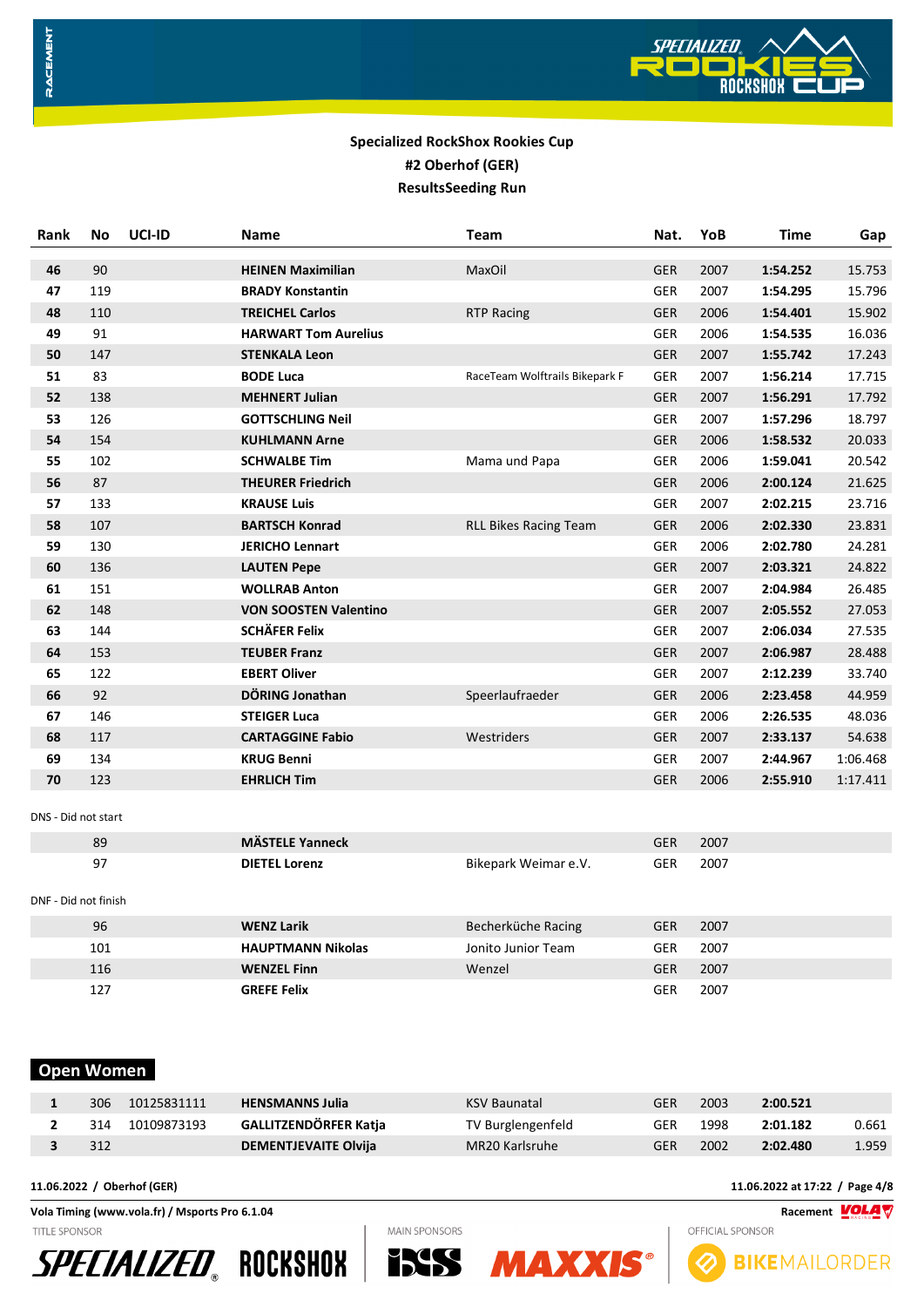

| <b>Rank</b> | No  | UCI-ID      | <b>Name</b>              | Team                          | Nat.       | YoB  | Time     | Gap    |
|-------------|-----|-------------|--------------------------|-------------------------------|------------|------|----------|--------|
|             |     |             |                          |                               |            |      |          |        |
| 4           | 313 | 10105055933 | <b>HASSFELD Marleen</b>  | SC Korb                       | <b>GER</b> | 2003 | 2:07.847 | 7.326  |
| 5           | 316 |             | <b>PARPAN Andraina</b>   |                               | <b>GER</b> | 1993 | 2:09.419 | 8.898  |
| 6           | 311 |             | <b>KALLENBACH Anja</b>   | <b>Gute Laune Sport</b>       | <b>GER</b> | 1987 | 2:12.885 | 12.364 |
| 7           | 307 |             | <b>BONEFELD Tessa</b>    |                               | <b>GER</b> | 1995 | 2:17.062 | 16.541 |
| 8           | 310 |             | <b>AMSCHLER Sarah</b>    | Fahrrad Eberhardt Racing Team | <b>GER</b> | 1989 | 2:18.192 | 17.671 |
| 9           | 308 |             | <b>WERNER Jennifer</b>   |                               | <b>GER</b> | 2003 | 2:19.439 | 18.918 |
| 10          | 309 |             | <b>DAUM Ann-Christin</b> | AC-Photographie Racing-Team   | <b>GER</b> | 1995 | 2:39.667 | 39.146 |
| 11          | 315 |             | <b>KROLL Lilly</b>       |                               | GER        | 2000 | 2:45.212 | 44.691 |

# **Girls U17/U19**

RACEMENT

|   | 159 | <b>STORNEBEL Lea</b>     | LiquidLife               | <b>GER</b> | 2004 | 1:50.207 |          |
|---|-----|--------------------------|--------------------------|------------|------|----------|----------|
|   | 161 | <b>BLOCHBERGER Hanna</b> |                          | <b>GER</b> | 2004 | 1:55.964 | 5.757    |
|   | 156 | <b>LEIS Aisha</b>        | Stenger-Biketeam         | <b>GER</b> | 2006 | 1:58.304 | 8.097    |
| 4 | 162 | <b>SCHÜTZ Hannah</b>     |                          | <b>GER</b> | 2006 | 2:01.902 | 11.695   |
|   | 157 | <b>ARNDT Sophie</b>      |                          | <b>GER</b> | 2007 | 2:22.509 | 32.302   |
| 6 | 158 | <b>BECK Finja</b>        | <b>DHM RookieRockets</b> | <b>GER</b> | 2007 | 2:34.251 | 44.044   |
|   | 160 | <b>SPEER Zoe</b>         | Speerlaufräder           | <b>GER</b> | 2006 | 3:09.067 | 1:18.860 |

# **Girls U13/U15**

|   | 164                | <b>JENSEN Rosa Marie</b> | Gen-S                            | <b>DEN</b> | 2008 | 1:49.433 |        |
|---|--------------------|--------------------------|----------------------------------|------------|------|----------|--------|
|   | 10127497992<br>170 | <b>SCHALLMEIER Nele</b>  | <b>TSG Leutkirch</b>             | <b>GER</b> | 2008 | 2:14.859 | 25.426 |
|   | 166                | <b>JANSEN Maura</b>      |                                  | <b>NED</b> | 2008 | 2:18.307 | 28.874 |
| 4 | 171                | <b>SCHEIBE Magdalena</b> |                                  | <b>GER</b> | 2008 | 2:24.026 | 34.593 |
|   | 168                | <b>JUNGABERLE Maja</b>   | <b>Gravity Groms Brandnertal</b> | <b>GER</b> | 2011 | 2:31.121 | 41.688 |
| 6 | 169                | <b>KROHN Lina</b>        | Radlager Racing Team             | <b>GER</b> | 2008 | 2:31.655 | 42.222 |
|   | 167<br>10118302695 | <b>KOPP Kira</b>         | 1.SSV Saalfeld 92                | GER        | 2010 | 2:33.901 | 44.468 |

# **Boys U15**

|   | 175 | 10118160027 | <b>JUNGABERLE Moritz</b>  |                                       | <b>GER</b> | 2008 | 1:40.687 |       |
|---|-----|-------------|---------------------------|---------------------------------------|------------|------|----------|-------|
|   | 199 |             | <b>BERGEN Lenn</b>        | Jonito Junior Team                    | <b>GER</b> | 2008 | 1:42.470 | 1.783 |
| 3 | 198 | 10127687952 | <b>JUNKKILA Paavo</b>     | <b>GREENRIDE Racing / Trek Finlan</b> | <b>FIN</b> | 2008 | 1:42.486 | 1.799 |
| 4 | 174 | 10048468254 | <b>SEGATTINI Diego</b>    |                                       | GER        | 2008 | 1:43.215 | 2.528 |
| 5 | 211 |             | <b>STADLBAUER Tristan</b> | <b>Team Hero Bikes</b>                | <b>GER</b> | 2009 | 1:43.511 | 2.824 |
| 6 | 176 | 10104313073 | <b>SCHUBNELL Simon</b>    | <b>GRAVITY GROMS BIKEPARK BRANDNE</b> | <b>GER</b> | 2008 | 1:46.163 | 5.476 |
|   | 216 |             | <b>BEUSCHEL Leopold</b>   |                                       | <b>GER</b> | 2009 | 1:46.999 | 6.312 |

**Vola Timing (www.vola.fr) / Msports Pro 6.1.04 Racement VOLAT** TITLE SPONSOR







**MAIN SPONSORS** 



**11.06.2022 / Oberhof (GER) 11.06.2022 at 17:22 / Page 5/8**

OFFICIAL SPONSOR

**BIKEMAILORDER**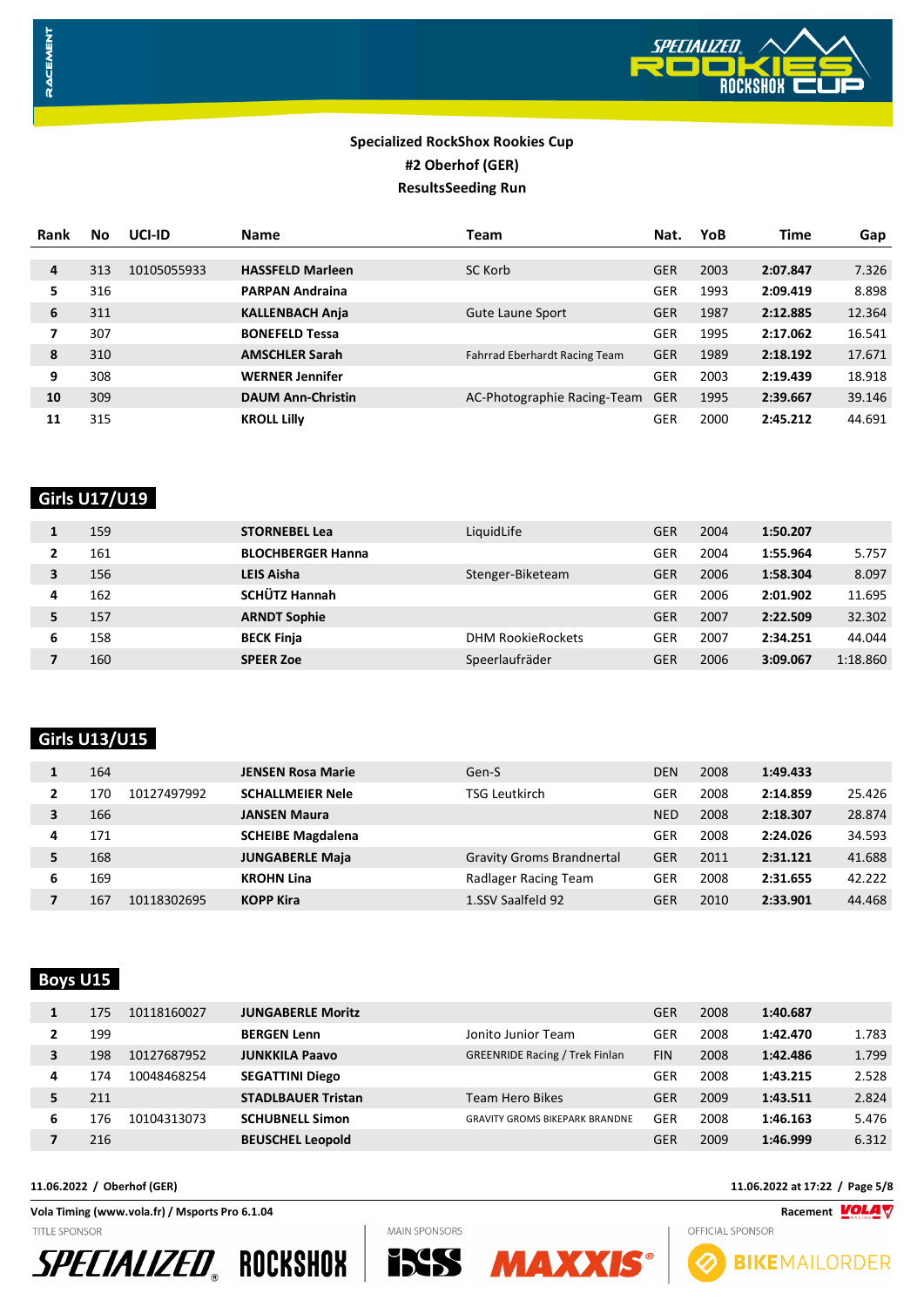

| Rank | <b>No</b> | UCI-ID      | Name                         | Team                             | Nat.       | YoB  | Time     | Gap    |
|------|-----------|-------------|------------------------------|----------------------------------|------------|------|----------|--------|
| 8    | 200       | 10078185216 | <b>KRAUß Bruno</b>           | <b>MRSC Ottenbach</b>            | <b>GER</b> | 2008 | 1:47.124 | 6.437  |
| 9    | 177       | 10130149833 | <b>VALLASTER Luis</b>        | <b>Gravity Groms Brandnertal</b> | AUT        | 2008 | 1:48.606 | 7.919  |
| 10   | 210       |             | <b>BAUER Salahuddin</b>      | <b>RVS Racing</b>                | <b>GER</b> | 2008 | 1:49.125 | 8.438  |
| 11   | 180       |             | <b>WEIDELENER Jonas</b>      |                                  | <b>GER</b> | 2009 | 1:49.337 | 8.650  |
| 12   | 207       | 10125868089 | <b>HIEBAUM Florian</b>       | radUNION St.Johann in Tirol      | <b>AUT</b> | 2008 | 1:49.463 | 8.776  |
| 13   | 213       | 10065223386 | <b>VAN DUYSE Briek</b>       | Van Moer logistics cycling tea   | BEL        | 2008 | 1:51.172 | 10.485 |
| 14   | 183       |             | <b>IMKELLER Finn</b>         | MSF - Frammersbach e.V. / TOB    | <b>GER</b> | 2008 | 1:52.566 | 11.879 |
| 15   | 212       |             | <b>UHL Pepe</b>              | <b>Team OAK Trails</b>           | <b>GER</b> | 2009 | 1:52.711 | 12.024 |
| 16   | 178       |             | <b>WOLLENWEBER Bennet</b>    | Jonito Junior Team / Deisterfr   | <b>GER</b> | 2008 | 1:52.974 | 12.287 |
| 17   | 179       |             | <b>SOMSEN Tymo</b>           |                                  | <b>NED</b> | 2008 | 1:53.165 | 12.478 |
| 18   | 181       |             | <b>SCHUMANN Nick</b>         |                                  | <b>GER</b> | 2008 | 1:53.703 | 13.016 |
| 19   | 230       |             | <b>NIMKE Lennox</b>          |                                  | <b>GER</b> | 2008 | 1:53.771 | 13.084 |
| 20   | 220       |             | <b>HEINRICH Jakob</b>        |                                  | <b>GER</b> | 2008 | 1:53.856 | 13.169 |
| 21   | 186       |             | <b>INGRISCH Nicholas</b>     | Fahrrad Böttcher Racing Team     | <b>GER</b> | 2009 | 1:55.837 | 15.150 |
| 22   | 238       |             | <b>ZAPF Ben</b>              |                                  | <b>GER</b> | 2008 | 1:56.475 | 15.788 |
| 23   | 201       |             | <b>LORBEER Oskar</b>         | MSC Schkölen                     | <b>GER</b> | 2008 | 1:57.243 | 16.556 |
| 24   | 206       |             | <b>LATZEL Tobias</b>         | ILRC e.V.                        | <b>GER</b> | 2008 | 1:59.694 | 19.007 |
| 25   | 195       | 10106246205 | <b>POLLNER Maddox-Gavin</b>  | Fahrrad-Eberhardt RACING         | <b>GER</b> | 2009 | 2:00.550 | 19.863 |
| 26   | 234       |             | <b>SCHMALFELD Janne</b>      |                                  | <b>GER</b> | 2008 | 2:00.657 | 19.970 |
| 27   | 233       |             | RÖSNER Mika                  |                                  | GER        | 2008 | 2:00.671 | 19.984 |
| 28   | 184       | 10127498093 | <b>SCHALLMEIER Theo</b>      | <b>TSG Leutkirch</b>             | <b>GER</b> | 2009 | 2:01.823 | 21.136 |
| 29   | 185       |             | <b>VAN DE HATERD Kilian</b>  | Giant Germany Offroad Team       | <b>GER</b> | 2008 | 2:03.171 | 22.484 |
| 30   | 217       |             | <b>FABIG Wilhelm</b>         |                                  | <b>GER</b> | 2009 | 2:03.611 | 22.924 |
| 31   | 228       |             | <b>MARC Seidel</b>           |                                  | GER        | 2008 | 2:04.671 | 23.984 |
| 32   | 196       |             | <b>SCHNABEL Liam Cosmo</b>   | Flying racer racingteam          | <b>GER</b> | 2009 | 2:06.209 | 25.522 |
| 33   | 215       |             | <b>BAUDSON Janis</b>         |                                  | <b>GER</b> | 2008 | 2:07.236 | 26.549 |
| 34   | 204       |             | <b>GÖPEL Finn</b>            | <b>Offroad Rookies</b>           | <b>GER</b> | 2008 | 2:07.341 | 26.654 |
| 35   | 193       |             | <b>PIECHOWSKI Lasse</b>      | Bikesport Berlin e.V.            | GER        | 2008 | 2:07.406 | 26.719 |
| 36   | 194       |             | <b>LUDWIG Janne</b>          | DH-AKUT-Raceparts                | <b>GER</b> | 2008 | 2:07.693 | 27.006 |
| 37   | 187       |             | <b>SCHROTH Eric</b>          | Adventure Bikepark Bad Wildbad   | <b>GER</b> | 2009 | 2:08.159 | 27.472 |
| 38   | 188       |             | <b>SCHMITT Laurenz</b>       | Pia Isabella - MTB Coaching      | <b>GER</b> | 2009 | 2:09.449 | 28.762 |
| 39   | 218       |             | <b>GEHRE Jaron</b>           |                                  | GER        | 2009 | 2:09.718 | 29.031 |
| 40   | 214       |             | <b>BACH Collin</b>           |                                  | <b>GER</b> | 2008 | 2:11.344 | 30.657 |
| 41   | 227       |             | <b>LIPPMANN Merlin</b>       |                                  | GER        | 2008 | 2:12.897 | 32.210 |
| 42   | 219       |             | <b>GERSTENSCHLÄGER Lukas</b> |                                  | <b>GER</b> | 2008 | 2:16.182 | 35.495 |
| 43   | 236       |             | <b>STRENG Maximilian</b>     |                                  | <b>GER</b> | 2008 | 2:16.773 | 36.086 |
| 44   | 221       |             | <b>JACOBI Ben</b>            |                                  | <b>GER</b> | 2009 | 2:18.302 | 37.615 |
| 45   | 209       |             | <b>MÜNCH Lennis</b>          | <b>RII Bikes Racing</b>          | <b>GER</b> | 2009 | 2:20.232 | 39.545 |
| 46   | 231       |             | <b>PAULSEN Per</b>           |                                  | <b>GER</b> | 2008 | 2:20.556 | 39.869 |
| 47   | 189       |             | <b>FEHLEISEN Christoph</b>   |                                  | AUT        | 2008 | 2:21.907 | 41.220 |
| 48   | 205       |             | <b>PATZKE Philip</b>         | Pia Isabella Mtb-Coaching        | <b>GER</b> | 2009 | 2:22.155 | 41.468 |
| 49   | 192       |             | <b>WIEFEL Even</b>           | 1.SSV Saalfeld e.V.92            | GER        | 2008 | 2:23.757 | 43.070 |

RACEMENT

**Vola Timing (www.vola.fr) / Msports Pro 6.1.04 Racement** TITLE SPONSOR









**11.06.2022 / Oberhof (GER) 11.06.2022 at 17:22 / Page 6/8**

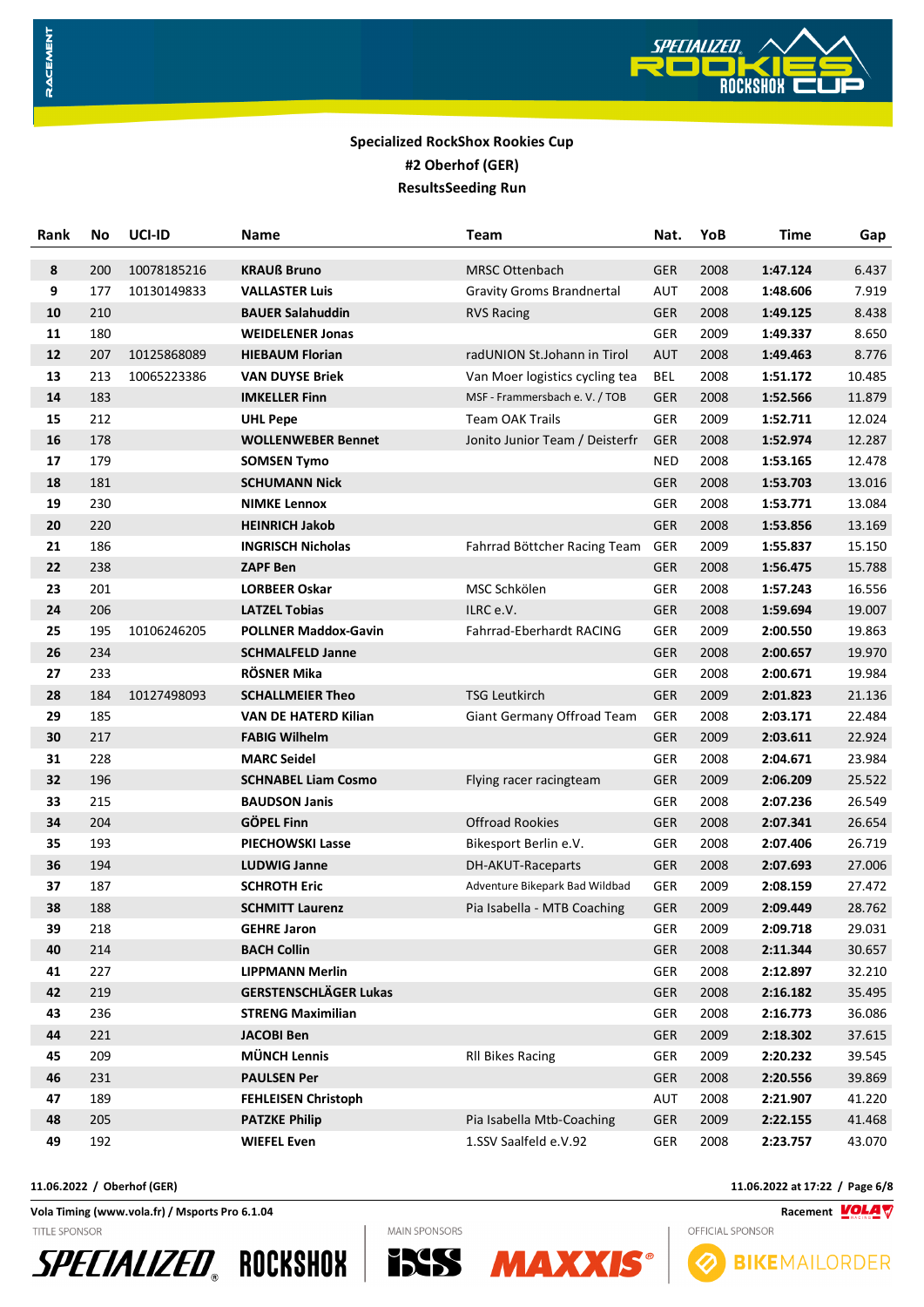

# RACEMENT

## **Specialized RockShox Rookies Cup #2 Oberhof (GER) ResultsSeeding Run**

| Rank                 | No. | UCI-ID      | <b>Name</b>             | Team                           | Nat.       | YoB  | <b>Time</b> | Gap      |
|----------------------|-----|-------------|-------------------------|--------------------------------|------------|------|-------------|----------|
|                      |     |             |                         |                                |            |      |             |          |
| 50                   | 237 |             | <b>WEISE Collin</b>     |                                | <b>GER</b> | 2008 | 2:24.098    | 43.411   |
| 51                   | 235 |             | <b>SCHUBERT Emil</b>    |                                | <b>GER</b> | 2008 | 2:28.036    | 47.349   |
| 52                   | 229 |             | <b>MATTHES Eric</b>     |                                | <b>GER</b> | 2009 | 2:30.759    | 50.072   |
| 53                   | 225 |             | <b>KUPKA Florian</b>    |                                | <b>GER</b> | 2009 | 2:34.140    | 53.453   |
| 54                   | 223 |             | <b>KEMMERZEHL Dusty</b> |                                | <b>GER</b> | 2009 | 2:46.306    | 1:05.619 |
| 55                   | 224 |             | <b>KOCH Timothy</b>     |                                | <b>GER</b> | 2008 | 3:20.636    | 1:39.949 |
|                      |     |             |                         |                                |            |      |             |          |
| DNS - Did not start  |     |             |                         |                                |            |      |             |          |
|                      | 182 |             | <b>ALT Carlos</b>       | RaceTeam Wolftrails Bikepark F | <b>GER</b> | 2008 |             |          |
|                      | 191 | 10116688152 | <b>DIESING Luca</b>     | 1. SSV Saalfeld                | <b>GER</b> | 2009 |             |          |
|                      |     |             |                         |                                |            |      |             |          |
| DNF - Did not finish |     |             |                         |                                |            |      |             |          |
|                      | 226 |             | <b>FORDRAN Leander</b>  |                                | <b>GER</b> | 2008 |             |          |
|                      |     |             |                         |                                |            |      |             |          |

# **Boys U13**

| $\mathbf{1}$   | 241 | 10088036372 | <b>LAVERGNE Juliano</b>      | Gen-S                          | <b>FRA</b> | 2010 | 1:45.092 |        |
|----------------|-----|-------------|------------------------------|--------------------------------|------------|------|----------|--------|
| $\overline{2}$ | 257 | 10061537588 | <b>VENDER Riccardo</b>       | Centro Bike Val di Sole        | <b>ITA</b> | 2010 | 1:47.716 | 2.624  |
| 3              | 245 | 10114126645 | KÜNZEL Ben                   | Fun&Bike Heidenheim            | <b>GER</b> | 2010 | 1:52.788 | 7.696  |
| 4              | 249 | 10127402511 | <b>MORGENROTH Hans</b>       | <b>ILRC</b>                    | <b>GER</b> | 2010 | 1:56.440 | 11.348 |
| 5              | 261 | 10116338043 | <b>NIEDZIELA Szymon</b>      | GoBike pro                     | <b>POL</b> | 2010 | 1:56.852 | 11.760 |
| 6              | 244 |             | <b>WEBB Theodor</b>          |                                | <b>DEN</b> | 2011 | 1:57.484 | 12.392 |
| $\overline{7}$ | 242 | 10081514942 | <b>GAIFFE TIMEO</b>          | SHOVEL AND SHRED NEXT GENERATI | <b>FRA</b> | 2011 | 1:57.555 | 12.463 |
| 8              | 276 | 10091677512 | <b>O SEALBHAIGH Diarmuid</b> |                                | IRL        | 2011 | 1:59.566 | 14.474 |
| 9              | 250 |             | <b>HARTKOPF Marvin</b>       |                                | <b>GER</b> | 2010 | 2:01.365 | 16.273 |
| 10             | 248 |             | <b>SCHREIBER Finn</b>        | RMC Obwalden                   | <b>GER</b> | 2011 | 2:03.437 | 18.345 |
| 11             | 265 |             | <b>SCHEERER Valentin</b>     | <b>Team DHM RookieRockets</b>  | <b>GER</b> | 2010 | 2:04.257 | 19.165 |
| 12             | 271 |             | <b>HIPPERT Luc</b>           |                                | <b>GER</b> | 2011 | 2:04.567 | 19.475 |
| 13             | 260 | 10083888008 | <b>HUBER Jonas</b>           | Freebikers Weinstadt           | <b>GER</b> | 2010 | 2:05.407 | 20.315 |
| 14             | 263 |             | <b>SCHARFF Robin</b>         | <b>RSV Arnstadt</b>            | <b>GER</b> | 2010 | 2:05.473 | 20.381 |
| 15             | 254 | 10127496679 | <b>SCHALLMEIER Paul</b>      | <b>TSG Leutkirch</b>           | <b>GER</b> | 2011 | 2:06.248 | 21.156 |
| 16             | 267 |             | <b>BAUSS Moritz</b>          |                                | <b>GER</b> | 2010 | 2:08.700 | 23.608 |
| 17             | 270 |             | <b>HAASE Pepe-Louis</b>      |                                | <b>GER</b> | 2010 | 2:09.790 | 24.698 |
| 18             | 255 |             | <b>GROSSMANN Levin</b>       | Adventure Bikepark Bad Wildbad | <b>GER</b> | 2011 | 2:11.894 | 26.802 |
| 19             | 264 |             | <b>BRÖER Felix</b>           | Schwachsinn & Söhne            | <b>GER</b> | 2010 | 2:13.428 | 28.336 |
| 20             | 274 |             | <b>KRAUS Vincent</b>         |                                | <b>GER</b> | 2010 | 2:14.006 | 28.914 |
| 21             | 277 |             | <b>ROHMER Alessio</b>        |                                | <b>GER</b> | 2010 | 2:14.142 | 29.050 |
| 22             | 266 |             | <b>DONATH-FRANKE Lino</b>    | <b>Team OAK Trails</b>         | <b>GER</b> | 2010 | 2:14.531 | 29.439 |
| 23             | 268 |             | <b>CIOCE Nevio</b>           |                                | <b>GER</b> | 2010 | 2:16.361 | 31.269 |
| 24             | 281 |             | <b>SEDLMAYR Moritz</b>       |                                | <b>GER</b> | 2011 | 2:20.379 | 35.287 |
| 25             | 251 |             | <b>DOMHÖVER Jonas</b>        |                                | <b>GER</b> | 2011 | 2:21.571 | 36.479 |

**Vola Timing (www.vola.fr) / Msports Pro 6.1.04 Racement** TITLE SPONSOR





**MAIN SPONSORS** 



**11.06.2022 / Oberhof (GER) 11.06.2022 at 17:22 / Page 7/8**

**BIKEMAILORDER**